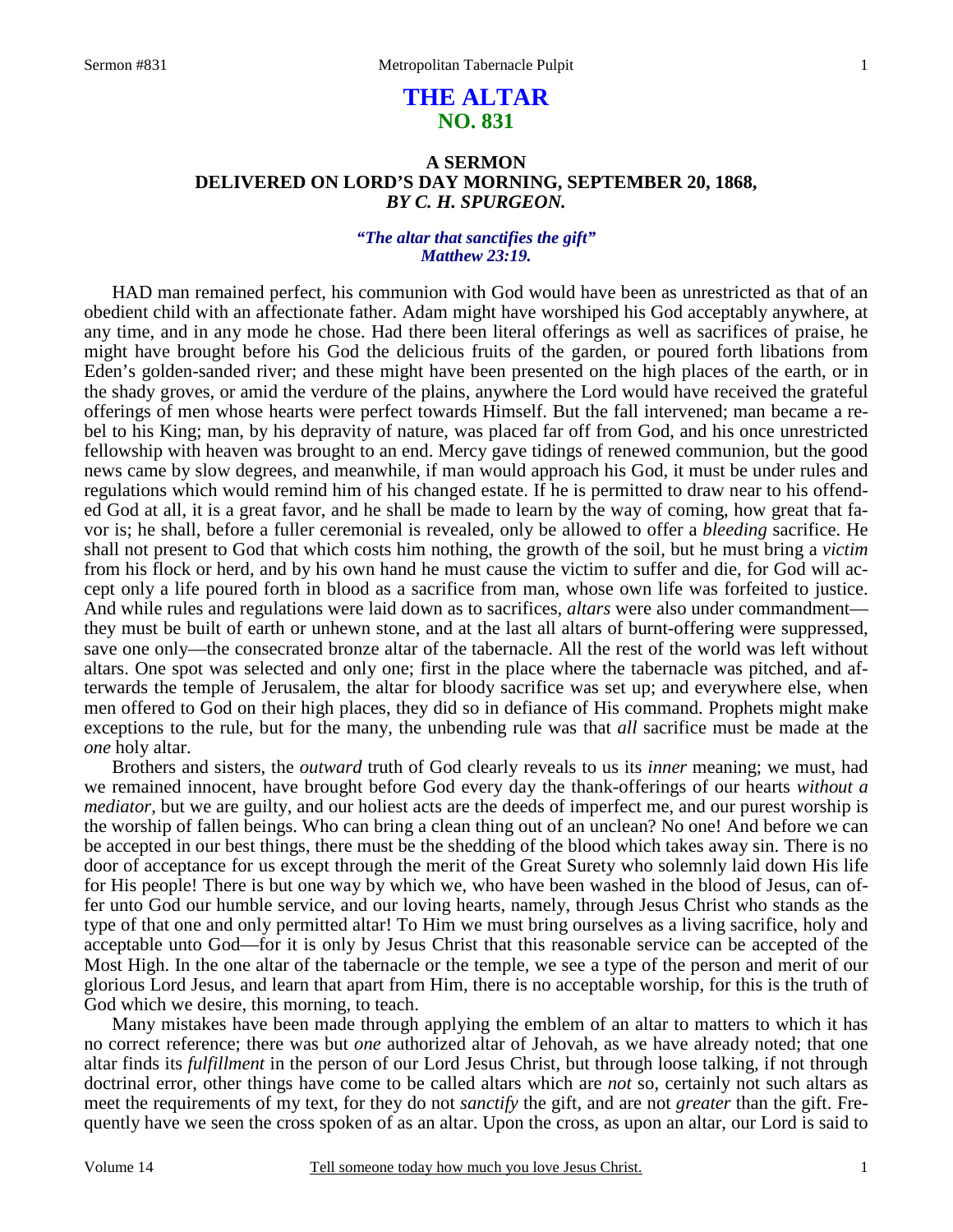have been offered as the great sacrifice for sin, but the expression is mere poetic flourish, and nothing more. As a man, Jesus died on the cross, and the wood to which He was nailed was a *gallows—*not an altar! It was never appointed as such by God, nor is it ever so called in His word. The cross of wood was simply the *instrument* of our Savior's torture and death, and is no more to be reverenced than the whips of Pilate or the spit of the scoffers. The cross used at Calvary, and all other crosses, whether of wood, or stone, or gold, are no more to be esteemed than the same material shaped in circles or squares. Indeed, if we are to attach any kind of *moral* quality to the material, and visible form of the cross, it is rather a thing accursed than a thing to be blessed, for the divine curse fell on everyone that was hanged on a tree. Certainly this fancied altar of the cross in no way sanctified the victim; what honor did our Lord Jesus derive from the tree on which He hung? What virtue came from this so-called altar to make God's unspeakable Gift acceptable? A piece of wood, and nothing more was that cross! It could give no sanctity to Christ, and we ought never to use words concerning that piece of timber which would in any way lead men to associate its material substance with the meritorious work of Christ. It is to be feared that the constant use of the emblem of the cross, in itself as innocent as an oval or a square, often leads men into a species of idolatry. When I see a cross embossed on Bibles, worked out in jewelry or fashioned gold, I cannot but think how contradictory it all seems—the cross, a thing of shame, the instrument of our Lord's execution by those who abhorred Him, and yet worn as an ornament! Surely men might as well wear at their belts the dagger with which their friend was stabbed! Why do not the ladies wear a gallows from their necks? For what more or less is a cross? Such was not the cross which Paul gloried in—he would have despised such idolatry! Paul gloried in the gospel, which is a spiritual cross, and he says of it, "By which the world is crucified to me, and I unto the world." Which of those cross-wearers was ever crucified to the world by the cross which dangles on their bosoms? The sign of the cross, when reverenced, is much the same as the bronze serpent when Israel fell to adoring it—it must be broken, and Christian people should discountenance its use. Clearly it is no altar! We occasionally read, and especially in poetry, of the "altar of the heart," but is not that also a misnomer, and may it not one day lead to doctrinal error? The heart, an altar? It certainly does not *sanctify* the gift! If there is anything in the gift that is acceptable to God, its sanctity must come from its being offered on a very different altar than that of our poor, corrupt, and depraved heart! I know the meaning is that *sincerity* makes our service acceptable, but I doubt the truth of that assertion, for however sincere our devotions may be, *apart from the atonement of Jesus*, God does not accept them! There must be sincerity or there can be no offering made to God at all—but still, all the sincerity that ever dwelt in a human bosom could not make an offering to be received of God unless *faith* found an altar in *Jesus,* and relied for acceptance upon the grand sacrifice and finished atonement of the Mediator. Talk not quite so loosely lest mischief come of it.

 A more common and dangerous mistake, however, is to call the *table* which is used for the purpose of the Lord's Supper an altar. If it had been called a house, or a horse, or an angel—any of those titles would have been quite as correct a name, for there is no likeness whatever between the table of communion and an altar! The mistake is offensive, and the mischief flowing from it is most terrible; all through Scripture we read of the communion table, but never find it either plainly, obscurely, directly, or indirectly called an altar. Jesus said, "The hand of him who betrays Me is with Me on the *table."* He did not say, "The traitor is officiating with Me at this *altar,"* and yet surely that first celebration was quite as complete as any which have succeeded it! Paul says, "You cannot be partakers of the Lord's Table and of the table of the devil," and that, too, in a connection in which he would surely have said the Lord's *altar* had the term been allowable; neither, except by the most violent straining can there be found any passage of Scripture which represents this table, used to celebrate a feast, as an altar for the consumption of a sacrifice. Indeed, what *sacrifice* do the modern priests place upon their so-called altars? See, they bring forth bread and wine—fit furniture for a *table,* but where are the fire and the wood for a burntoffering? If the table is an altar, then according to our Lord, it is better and holier than the bread and wine placed upon it, for the "altar sanctifies the gift." And yet our modern ritualists will hardly venture to say that their altars of wood and stone are really more holy than the body and blood of Jesus Christ which they profess to offer on them! I know not to what length folly may go, but one thing I marvel at if these gentlemen need to have a material altar, why do they not follow the Scriptural form for one? Why do they make a kind of sideboard or dresser of it, by setting it against a wall, a thing that was never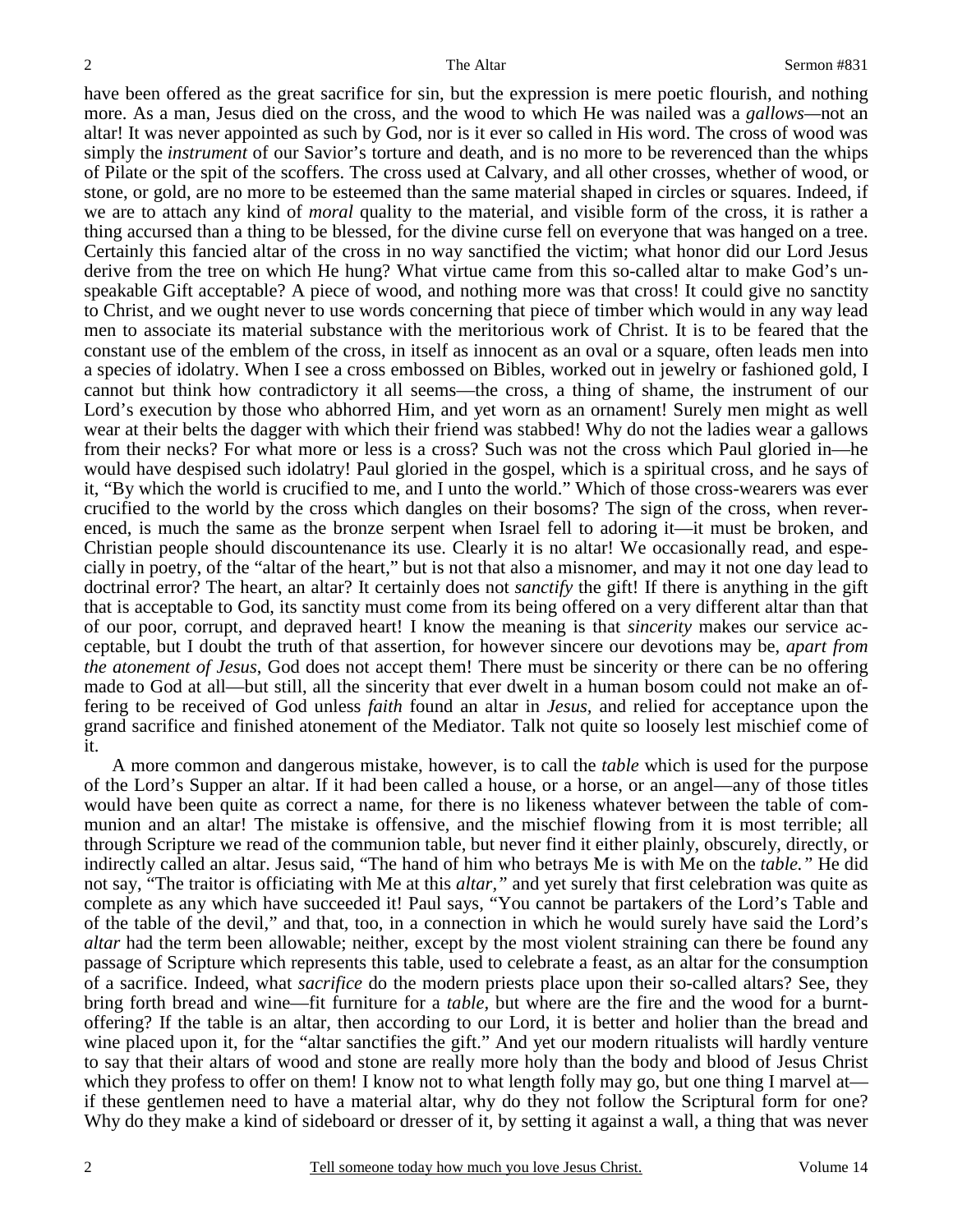3

heard of in the entire world before, for everywhere altars are so placed as to be compassed about. David said, "So will I compass Your altar, O Lord"; Elijah dug a trench *about* the altar; the altar of the Old Testament could be *surrounded,* but from where came these new-fashioned erections which are not even according to the fashion of Judaism? From what heathenism did they borrow their *steps* to the altar, such things being forbidden of the Lord? Where did they contrive their "high altar"? What means those ornaments on an altar? Strange intrusions, these, for an altar; surely they must have taken their models from those altars of Baal, of which we read that there were images on high above them—for how commonly do we see either their pieces of plate with superstitious symbols, or their sumptuous common prayer books, adorned with silver crucifixes; and what is worse, pictures and images, and candles, and I know not what of trumpery besides? Let us never, therefore, use the term *altar* as synonymous with the communion table lest we countenance deadly error! Of all delusions that have ever happened to the human race, surely that of *transubstantiation* has been at once the most absurd and the most profane! Both that doctrine, and all growing out of it should be protested against by every sincere Christian, especially at this dreary time when superstition is daily increasing! If ever we shall have Popery back in this land, it will owe much of its advance to the misuse of *terms;* call not a table an altar lest you come to bow before it as the Popish heathens do! Use it as a table of fellowship and communion, but never dream of it as an altar! The one altar which sanctifies the gift is the person and merit of our Lord Jesus Christ, and nothing else!

 We now come to the consideration of this subject. I shall first refer you to the passage in the book of Exodus in which the great bronze altar of the tabernacle was described, and try to work out the type as it reveals our Lord; and then, secondly, I shall ask a few practical questions.

**I.** In the  $27<sup>th</sup>$  chapter of the Book of Exodus you have the Lord's command: "And you shall make an altar of acacia wood, five cubits long, and five cubits broad—the altar shall be square—and its height shall be three cubits. You shall make the horns of it upon the four corners thereof: its horns shall be of the same: and you shall overlay it with brass." Jesus Christ is the antitype of this bronze altar; all that it signified typically, we have in Him.

 And first the altar typifies our Lord, if we consider the *use* of it; the altar had at least two uses, first, to sanctify that which was put upon it, and then, secondly, to sustain it or bear it up while the fire was consuming it. Our Lord Jesus is Himself the sacrifice as well as the altar. Whatever is offered to God by Him or by us is accepted, because of the excellence of His person. As God and perfect man in one person, all that He does, and all that He presents becomes acceptable because of the excellence that dwells in Him. And so, also, He bears and sustains all the violent heat both of the fire of divine wrath, and the fire of divine presence which consumes the sacrifice put upon the altar. How our Lord Jesus Christ lifts up our gifts towards heaven! How of old did He lift up our sins! And when the holy flame descended and consumed Him, as the great victim for human guilt, what strength and power there was in Him, fitting Him like an altar of brass to endure all those furious flames! And now, today, He does sweetly lift up before God all the offerings of His people, and renders them acceptable in Himself! The old Puritans were apt to say that the altar represented the deity of Christ because the deity of Christ lent power as well as virtue to the manhood of Christ—but may we not consider His entire person to be the sustaining and sanctifying altar of mediation? As the one appointed Mediator for mankind, He puts a value into the gifts of His people, and His own sacrifice derives efficacy from His person and character; in Him we are able to bear the presence of God when He accepts us, for our God is a consuming fire, and we can only meet Him in Jesus! It is only on the bronze altar that the heavenly fire can consume our sacrifice; the wrath which consumes Jesus has endured once and for all that glory of consuming love we are able to learn through our union with the incarnate God.

 Let it never be forgotten, then, that if our souls and bodies, which we offer to God, are to be presented before the Lord, it must be by Christ as an altar; and if *we* are to be sanctified and rendered acceptable, it must still be by Christ as an altar! There never could be but this one altar for Israel; for all Israel according to divine appointment, this was the only altar. Every victim must be slaughtered here; every acceptable burnt-offering must be brought here, and so with us; we cannot offer a prayer, much less *ourselves*, except by Him. There is one Christ for all the saints; one Jesus for you who are grown in divine grace; one Jesus for those who are but beginners in spiritual things; one Lord Jesus for the black and filthy sinner when he first seeks for mercy; one Lord Jesus for the Christian made perfect when he enters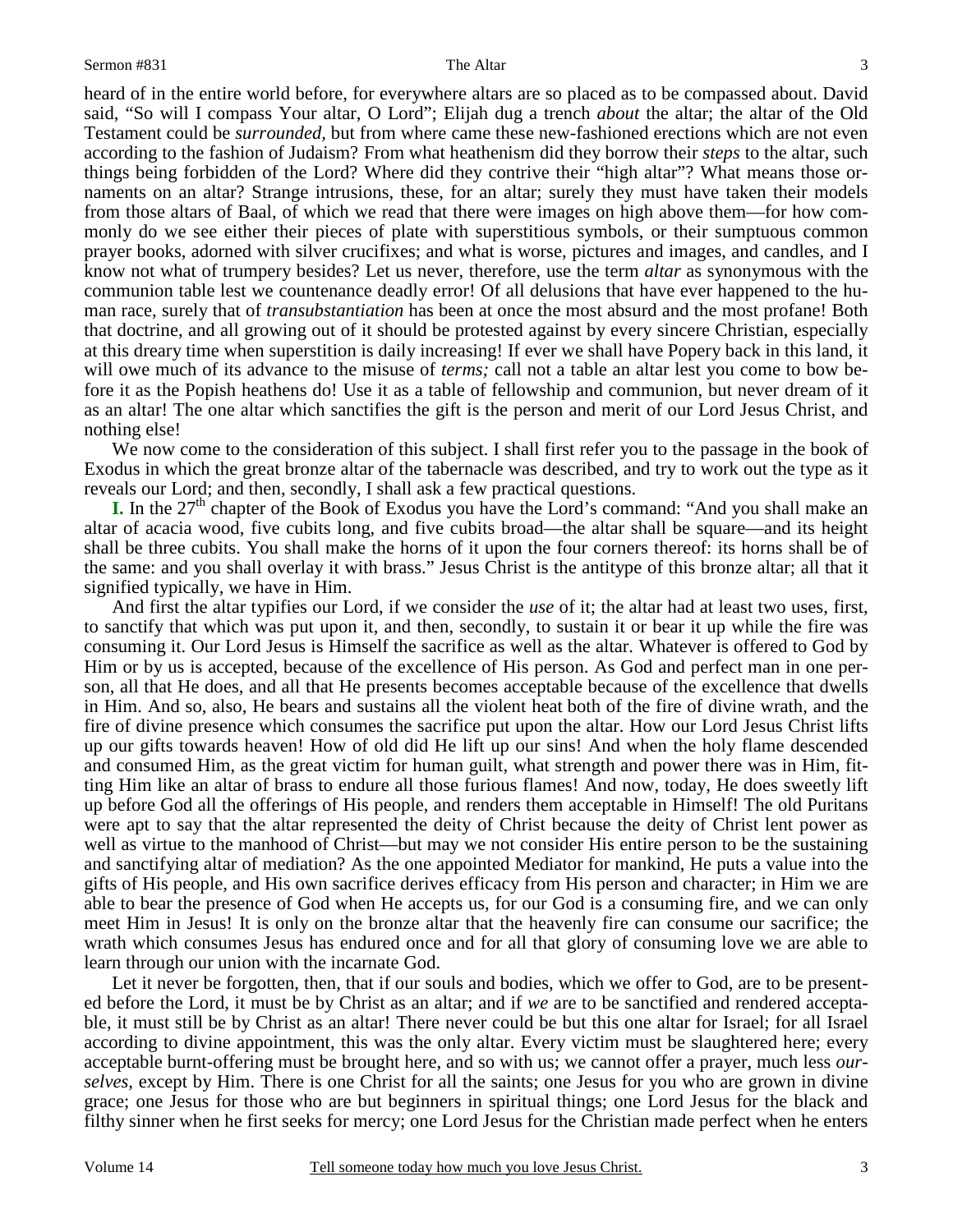into his rest! There is but one altar for all Israel and that one altar for all times—for Israel in the days of Moses, for Israel in the days of Solomon, for Israel until the end of the dispensation. You and I come to God by the same road which was traveled by David, and afterwards by the Lord's apostles; never was a believer accepted except in Jesus, *in any age.* Never was a word done that was acceptable to God in any period except through Jesus Christ; one altar, and only one for all ages for the whole chosen seed. We hold this as a truth of God—let us prize it and defend it!

*The place* of the altar next deserves your consideration. You will remember that the moment you entered into the door of the tabernacle, you saw this altar of burnt-offering, and before you could reach the veil which separated the holy from the most holy place, you must pass hard by the altar. So at the very beginning of the Christian life, the first thing we have to learn is that we approach God through Jesus Christ! You know nothing of Christianity unless the most prominent thought of your soul is Jesus as the Mediator between you and God. Talk not of Christian example or of Christian holy teaching—these things are but *secondary*—you must know Jesus Christ as suffering and pouring out His soul unto death as a propitiation for sin, or you do not know the inner sense of the divine religion of the cross. Nobody could help seeing that bronze altar. Walking with his eyes open through that court, every observer must see it; there was its perpetual smoke and smell, and this everyone would perceive. While in itself it was so large and important that it could not be overlooked, even so, my hearer, you cannot abide in the religion of Jesus, even for an hour, without beholding Him, and without resting in Him; you know nothing unless you know Him as the altar of God! The way to the most holy place was by this altar. "No man comes to the Father but by Me." We cannot enter into fellowship with God, nor understand the deep things of God, nor penetrate into the divine mysteries or the highest of the doctrines of the truth of God except by first passing where the atonement is offered, and where Jesus stands—the only Mediator between God and man! How many have tried to learn the doctrines apart from Christ! And how many try to preach them! But they are unedifying, and even lead to mischief; the best of all preaching of doctrines is such as that which we had in Dr. Hawker's day, when he preached *election*, but it was always election in *Christ.* The doctrine of predestination was clearly enough stated, but its sweet relationship to the Lamb of God was always dwelt upon. Let it be our desire, when we enter into the deep things of God, to view them in relation to Jesus, and pass by the altar to reach the veil.

*The form* of the altar deserves our attention, as it helps to bring out something more of Christ. The altar was square. Where shall we learn to measure the heights and depths, the lengths and breadths of the love of Christ that passes knowledge? If we may not so measure them just yet, it is satisfactory to know that everything about Christ is well ordered and arranged by infinite wisdom. The altar is not made haphazardly, it is square; there is no excess in Him, there is no lack in Him; all that we need to render our sacrifice acceptable to God we have in Him. Ainsworth says that the form of four-square represents stability and endurance, and truly our Lord is the same yesterday, today, and forever. Other altars have been overturned, but this, never! The saints came to Him thousands of years ago, and there He stood between the porch and the veil; we come to Him today, and He still stands there, when the ages shall have passed by, and things that men have dreamed to be everlasting shall have melted like the morning's hoar frost, there shall still be the same Savior fixed in His place to still offer the prayers and the praises of His people!

 At each corner of the altar was *a horn*. The horn is always the emblem of power, and these horns indicated, doubtless, the power which lies in the person of Jesus Christ—the power with God on our behalf. We never need be afraid of acceptance in the Beloved when we see what *might,* what *virtue,* what sacred *merit* dwells in Him. God reject His Son?! Impossible! The Adored of angels, the Eternally Beloved must be accepted of God! Having given His hands to the nails, and His heart to the spear; having suffered even unto death, it cannot be that the Lord should deny Him, and disrespect His sacrifice. He must be forever prevalent with the Most High. Put yourself on the altar, Christian—God must accept you, for He accepts the victim because of the altar *which sanctifies the gift!* He must accept you, feeble as you are, for Jesus infuses merit into you as the altar into the gift; Come with your tears, come with your sighs and your groans, poor trembling ones, there is no fear but what you shall be victorious those four horns indicate how meritorious Jesus is, and He will render you as acceptable as He is Himself!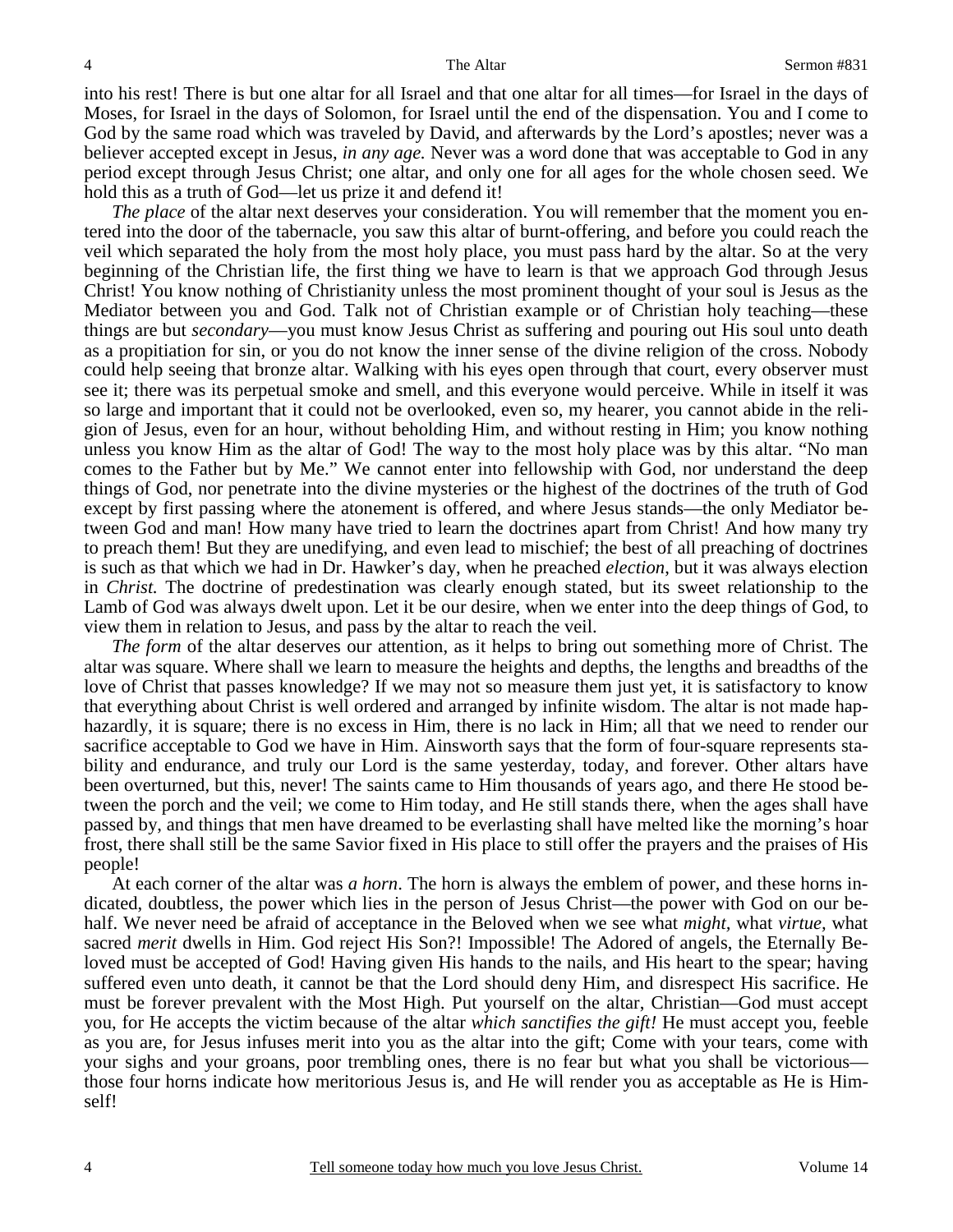Sermon #831 The Altar

 The altar, too, as we are describing its form, we must remember was built originally so low that it was reached by the priests without the use of steps, and, indeed, steps were expressly forbidden—the reason being given that, in going up to the altar, it would not be possible that the nakedness of the priest should be seen. God would have nothing indecorous in His service. The spiritual meaning being, I suppose, that Jesus Christ, when we go to Him, is most accessible; we are not to climb to Him by steps of creature effort, merit, or preparation. Those preparations for Christ, of which so much is made by certain preachers, are all blasphemous! Divines will tell you, you must *feel* this, and *feel* the other; they say you must pass through this *experience,* and the other; but truly—

### *"All the fitness He requires, Is to feel your need of Him."*

And this He *gives* you! There are no steps up to the altar; there are no human preparations for Christ; you may come to Him just as you are, for He is waiting to be gracious. Solomon's altar in the temple was on a large scale, to show the greatness of our Lord's power, and divine grace, and in order to maintain proportions, it was made much too high to be reached without some mode of ascent—and it is supposed, therefore, that the priests reached it by a gradual incline, since steps must not be made to it. And here we should be taught how, in coming to Christ, we ascent towards God; when we draw near to Him with true hearts, we are elevated; man is never more truly exalted in spirit than when he bows lowest at the foot of the cross. Calvary, though it was no mountain, nor scarcely a hill, outsoars the Hermons and Pisgahs—its top is nearer heaven than Carmel or Bashan—

#### *"Here it is I find my heaven, While upon the cross I gaze."*

Let me but tarry there, and if I am not in paradise, I must be at least, in the suburbs of the New Jerusalem! No truth of God is as dear as Jesus crucified—the altar of His atonement is so low that a child may reach it, and yet it is so high that by it we ascend to heaven!

 It is notable, and you will kindly look later this afternoon into your Bibles, and investigate the matter, that this altar was increased in size in the temple. It was far smaller in the tabernacle than in the temple—so may our conceptions of Christ be ever growing! If we know Him well enough to find that He is sufficient for our present needs, may we yet understand His all-sufficiency; if we have discovered something of His excellence, and of the admirable way in which He secures our acceptance with God, may we know this more and more; may Jesus grow upon us, until unable to comprehend Him, we shall rejoice in His exceeding greatness, and be filled with His fullness!

 I must not forget, in speaking of the form of the altar that as the observers passed round it they would be constantly struck with its bespattered appearance. Entertain not the notion the tabernacle and the temple must have been very pleasant places; we can scarcely imagine anything that must have been more awe-inspiring, and even revolting to the mind of the observer, than the court of priests when sacrificing was being carried on. It must, on great occasions, have resembled a butcher's shop with the addition of smoke and fire. And this bronze altar was so frequently smeared with blood, and so constantly were there full bowls of warm gore thrown at its base, that it must have presented a very ghastly appearance. This was all to teach the observer what a dreadful thing *sin* is, and how it can only be put away through suffering and death. The Lord did not study attractive aesthetics; He did not prepare a tabernacle that would delight men's tastes. It was rich, indeed, but so blood-stained as to be by no means beautiful; no staining of glass to charm the eye, but instead, the guts of slaughtered bulls! Such sights would disgust the delicate tastes of the vanity of this present age! Blood! Blood on every side! Death, fire, smoke, and ashes mingled with the bellowing of dying beasts—and the active exertions of men whose white garments were all crimson with the blood of victims! How clearly did the worshipers see the sternness and severity of the justice of God against human sin, and the intensity of the agony of the great Son of God who was, in the fullness of time, by His own death to put away all the sins and transgressions of His people! By faith come, my brothers and sisters, and walk round that blood-stained altar, and as you mark its four-square form, and its horns of strength, and see the sacrifices smoking thereon, acceptable to God, look down and mark the blood with which its foundations are so completely saturated, and understand how all salvation and all acceptance rests on the atonement of the dying Son of God!

 We will pass on to observe, next, *the materials* of which the altar was made, for these also were instructive. It was made of acacia wood, overlaid with brass; the acacia wood is always understood to represent the *incorruptible* human character of our Lord Jesus, for this was a wood which would not rot,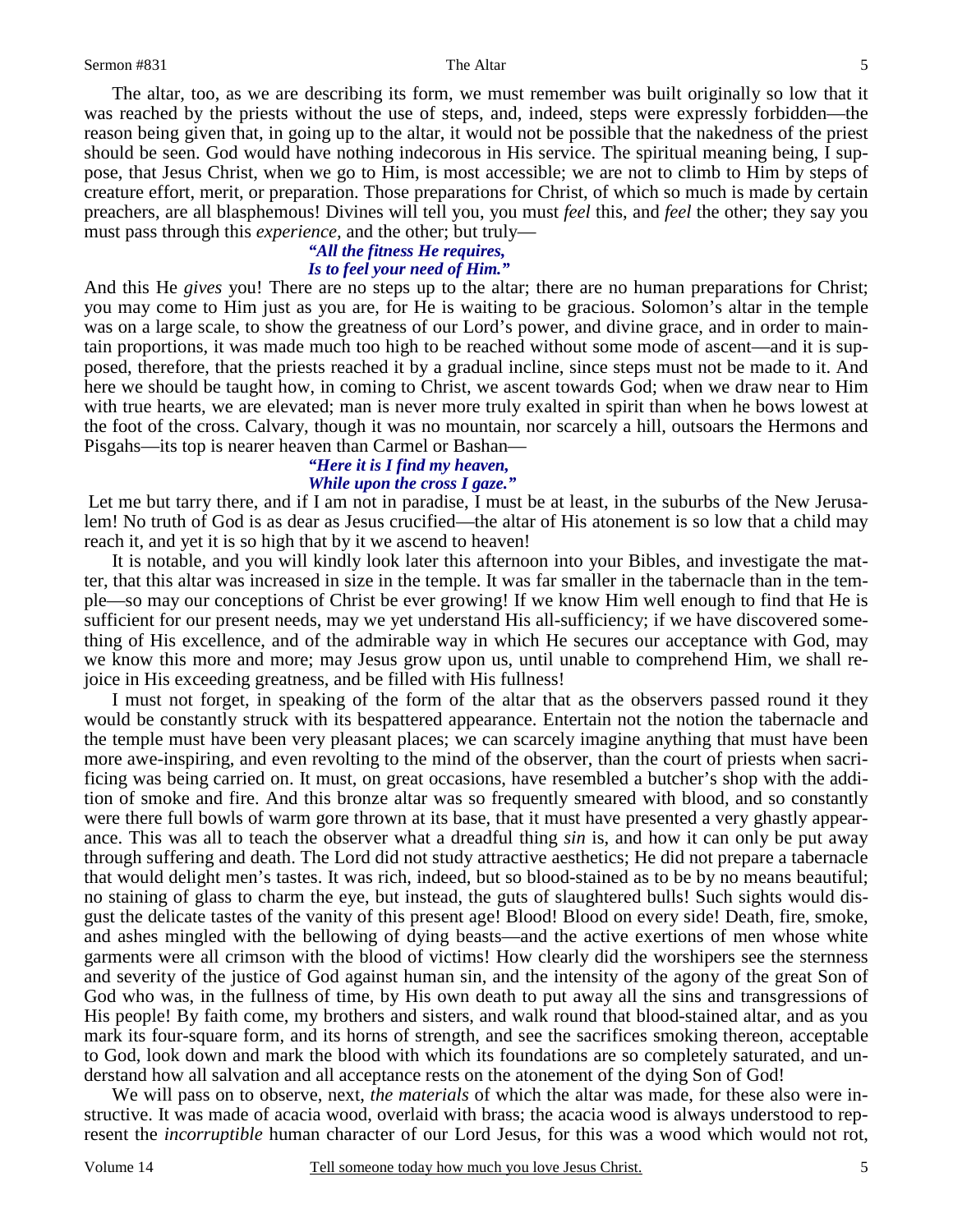even as Jesus, when tempted, even in all points like as we are, yet remained without sin. The brass, of course, was necessary as an outer covering, lest the altar should be consumed by the flames; it had to bear perpetually the blazing, and the burning fire, and so we in the brass see the *endurance* of Christ how His loins were girt about with power, and how the divinity within sustained the perfect man while He bore—

#### *"All that incarnate God could bear, With strength enough and none to spare."*

Look on that brass, Christian, with admiring eyes! Think how oftentimes it was heated by the fire, and then look upon your Lord, and think how in soul and body He was tortured and tormented for your sins, and reflect how strong He must have been to suffer so as to be able to bear the whole of divine wrath and make a complete atonement for the transgressions of His elect!

*The fire* which burnt upon the altar also deserves to be noticed; it was doubtless no common fire of ordinary culinary use; it fell from heaven, and there may have been qualities about which rendered it different than any other. For instance, it may have left none of that residue of ash, and smoke, and filth that would be found in the use of ordinary fire; it may have been like lightning in its force and pureness. Complaints were always made of the old heathen temples, of the abundance of flies and filth found there; hence the Jews were accustomed in derision to call the idol god Baal, Baalzebub, or the god of flies, because of the abundance of such noxious creatures found in its temples. Probably there were none such in God's temple, for the Lord's fire slew every unclean thing; this fire had noble and distinct qualities, consuming and blazing after a nobler and purer sort than ordinary flames; and certainly our Lord Jesus Christ has burning upon His altar no impure flames. Love burns there which sprang only from His own bosom; a holy zeal burns there without the slightest admixture of self-love; the Holy Spirit burns there, that purest and best of flames that can rest on mortal men, and there, too, burned the fire of divine wrath, which was a holy jealousy against sin! And when God Himself comes upon that altar to accept His people, it is a divine acceptance unutterably glorious!

 But I must not detain you longer. If you will read the passage at home, you will find abundance of matter suggestive of the person and the work of Jesus Christ; to Him must we always come in heart and soul; we know of no holy place now, nor holy days, nor holy implements; our soul serves God in *spirit*, for He is a Spirit, and seeks those to worship Him who do so in spirit and in truth. Our soul gives to Jesus Christ preeminence in all her trusting, coming to God only through Him, and never thinking that she can either serve, or worship, or live aright except as she dwells in Christ, and the merit of Christ commends her to the Father. That is the thought, the one thought I wish to bring forward—and though I cannot speak this morning as I would—yet if that abides with you, this hour shall not have been lost time.

**II.** Now a question or two. My first inquiry is, *have you and I always taken care to keep to the one spiritual altar?* The sin of this age is idolatry; the whole tendency of this generation is towards the setting up of other than spiritual altars. The only way to come to God is spiritually through Jesus Christ but you will find yourself, dear friend, frequently tempted to make something *else* the vehicle of access to God, and to render homage to Him through some other vehicle. You may depend upon it, that the belief that this *building* or that *any* other building is a house of God, a place peculiarly suitable for worship, is idolatry! You are giving to bricks and mortar some little of the honor which is due only to Christ as an altar! If you suppose that there is any more acceptableness to God in a church or a cathedral, than in any public hall or in the open air, you have made a *material building* into an altar—you have gone back to the types, and have missed the Antitype, and so far have robbed Christ of a portion of His glory. If you look upon any material substances as being holy, or, I will add, upon any *postures—*whether kneeling, standing, or sitting—as having in them any kind of holiness, or if, in fact, you get away from the *spiritual* in *any* manner, begin in any sort, or mode, or degree, to attach reverence to the *physical,* and to the *material*—you have so far wandered away from the simplicity of Christ; you have set up an Antichrist; and you have robbed the Lord Jesus. God will never put away the sin of this land until the belief in material consecration is given up! Thus spoke Isaiah of old: "By this therefore shall the iniquity of Jacob be purged; and this is all the fruit to take away his sin; when he makes all the stones of the altar as chalkstones that are beaten in sunder, the groves and images shall not stand up." We must do away with idols, and learn that there is no more holiness in our parish steeple-houses, called churches, or in our chapels or cathedrals, than in barns and hovels! God abhors our idolatry, and will visit us for it un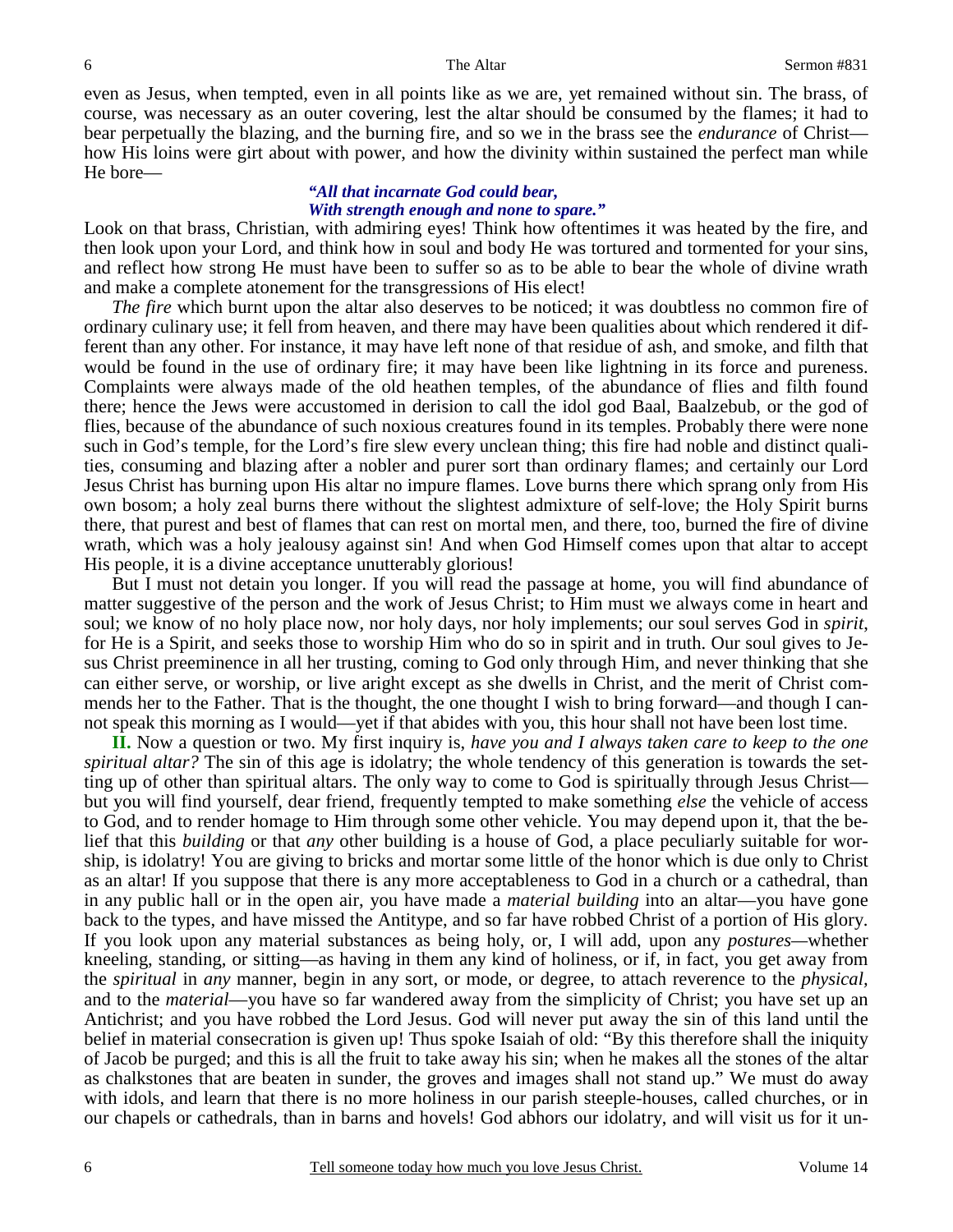less we repent and turn from it! We cannot hope, in this England of ours, to see restored to us the purity of the gospel until Protestants cleanse themselves of this antichristian, Popish belief, and reverence for our postures, and places, and men, and days, and books, and I know not what beside! Worship God, men! Demean not yourselves by paying reverence to anything else! Worship God in Jesus Christ! That is the one and only canon of worship—in the power of the eternal Spirit approach God through the merits of the Redeemer! And as for your so-called priests, and your churches, and your holy things—away with them! They are not to be borne by reason, much less by men of spiritual minds; worship God in Jesus Christ, and give the glory due unto His name wholly to Him—give none of it to things of human devising.

 The next question is, *Are there not some among you who have been offering to God without an altar at all?* I mean this—you have been striving, you say, to do your duty; you are an honorable member of the state; you have sought to be religious, too, and you have come up with the assembly of God's people. You never forget the Sabbath, or the offering of your morning and evening prayer; you believe yourself, therefore, to be among the good and the righteous, and you hope to be accepted at the bar of God. Yes, I see your sacrifice, but where is your altar? For be assured, God will not receive your sacrifice without an altar, and for altars there is but one! You have forgotten, my dear friend, the one great essential thing; according to our text, the *altar* sanctifies the gift; *your* gift is not sanctified at all then—it is an unsanctified, unacceptable gift. The whole of your life, though commendable in itself, and to be imitated by others in its outward development, is not accepted of God because you have never placed that life upon the appointed altar of Christ Jesus! You have not offered it to God, having first trusted in Christ, and looked to His merit for its acceptance; you have been depending upon *yourself*, and therefore you are no more likely to be saved than Cain was when he went about to offer a sacrifice of his own, and could not submit to bring the lamb according to divine appointment. Oh, I could weep over some of you who have so much that is good about you, because you forget the Lord Jesus! Why, you have forgotten the one, the main, the essential thing! Those morning and evening prayers of yours—what are they? If you have not seen Jesus on the cross—if you have not looked to His wounds, you have not prayed at all! That helping of the poor which is so kind of you, yes, but if you have not done it for *His* sake, trusting in *Him*, who, though He was rich, yet for your sake became poor, you have not done it unto God at all! And if you have been working and going about to establish your own righteousness, and have not submitted yourself to the righteousness of Christ, it will all be a failure. You gentlemen who have brought up your families so well; you honest working men who fight the battle of life so valiantly; oh, it is grievous to think that you should labor in vain, and spend your strength for nothing! You bring your bulls, and your rams, and sacrifice to God, and they are all an offense and an abomination because you do not bring them to the one appointed altar! God help you to think of this, and to *repent* of the folly, and from now on live in consistency of character as you have done, but make not *that* your trust—come to Jesus first, and let the rest follow!

 Next, my brothers and sisters, another inquiry for those of us who have brought our offerings and ourselves to God through Jesus Christ, let me ask whether we have not often forgotten to attach the importance to the altar which we should have done. I mean this—I pray, and when my prayer is done, I think within myself, will it prevail? And I remember that I did not plead the blood of Jesus as I ought to have done; I said, "for Jesus' sake," but I should be ashamed to pray except in His name; and did I realize that I could not be acceptable with God in *myself—*that it must be because of the Redeemer's perfections, sufferings, bloody sweat, passion, and resurrection that I would be heard? Now my prayer has lost much power if I have not pleaded Christ's *work*, and Christ's *merit* with all my heart, and soul, and strength! To plead the *merit of Jesus* is the *marrow* of prayer—good words are but the bone. This is the soul of prayer! This it is that takes heaven by storm! This moves the heart of God, the bringing before God the *sacrifice* of His dear Son, the making Gethsemane to ring, again, in the paternal ears, making the cross to shine again before the Father's face, pleading earnestly because Jesus deserves abundantly! Have we not often missed this? And if we have in our prayers, I am sure we have much more in our other engagements. I am afraid we preach without putting the sermon on the bronze altar, and that we distribute our tracts or teach in the Sunday school, or talk of Christ with the sick, and do it without presenting the service through the meritorious person of our Lord. Oh, it is blessed when one has preached, and felt, "Well, I have not succeeded as I could desire; I have felt heavy in my Master's service, shut up so